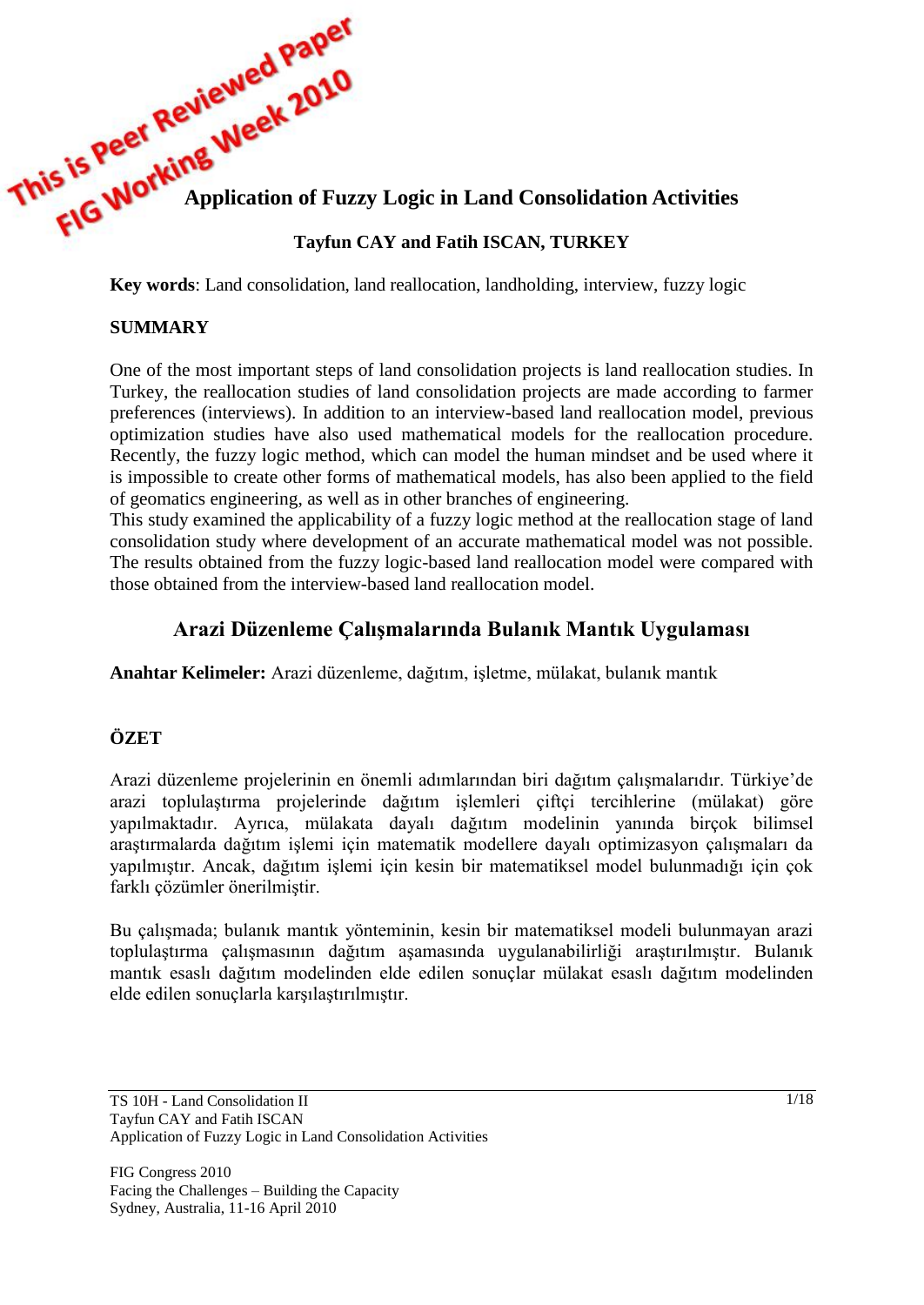# **Application of Fuzzy Logic in Land Consolidation Activities**

# **Tayfun CAY and Fatih ISCAN, TURKEY**

# **1. INTRODUCTION**

Land consolidation (LC) is a tool for improving the effectiveness of land cultivation and for supporting rural development (Sklenicka, 2006). As an important approach to achieve the sustainable utilization of land resource, land consolidation not only need to regard the amount of the farm land for the sake of achieve thing homeostasis of farmland, but also need display the active effect in other aspects, such as improve the quality of farmland, reform the ecological condition and promote the adjustment of the economic formation etc.( Zou et.al., 2008).

In the whole countries, land consolidation is applied to improve the rural areas. Because rural areas comprise substantial parts of the regions and are subject to a range of pressures including water shortage, land degradation, failing commodity prices and depopulation. Land consolidation means to unite and reregister the lands, which were divided because of heritage, sales or irrigation canals (Cay and Iscan, 2004).

In Western Europe, for example in Germany and in the Netherlands, LC is often a part of a wider regional development programme for rural areas. In those regional development programmes LC is used for enhancing systematic land use in the rural areas and for readjusting the areas according to the assignment of the programme (Vitikainen, 2004). The contents of the LC process include similar main stages in all Europe. The process consists of the preparation, the inventory, planning, and the implementation stages, each varying in extent and duration.

Land reallocation is the most important and a time-consuming stage of land consolidation studies, as quite many criteria are evaluated at this stage. Conducting land reallocation studies in a way that meets the wishes of farmers and also the principles of equity and justice is crucial in terms of ensuring social peace.

The problem encountered in land consolidation studies can be defined as allocating "n" number of cadastral parcels to "m" number of blocks. To this end, optimization studies based on many mathematical models for the process of land reallocation have been conducted (Lemmen and Sonnenberg, 1986; Girgin and Kik, 1989; Kik and Sprik, 1990; Avci, 1999). However, many different solutions have been suggested, since no single accurate mathematical model for the land reallocation process exists. The success of the suggested mathematical models has been indicated to be low, as linguistic statements and human considerations that affect the reallocation could not be embedded in them.

Thus, the fuzzy logic (FL) method can be utilized at the reallocation stage of land consolidation projects, as this method is able to incorporate human experiences that can be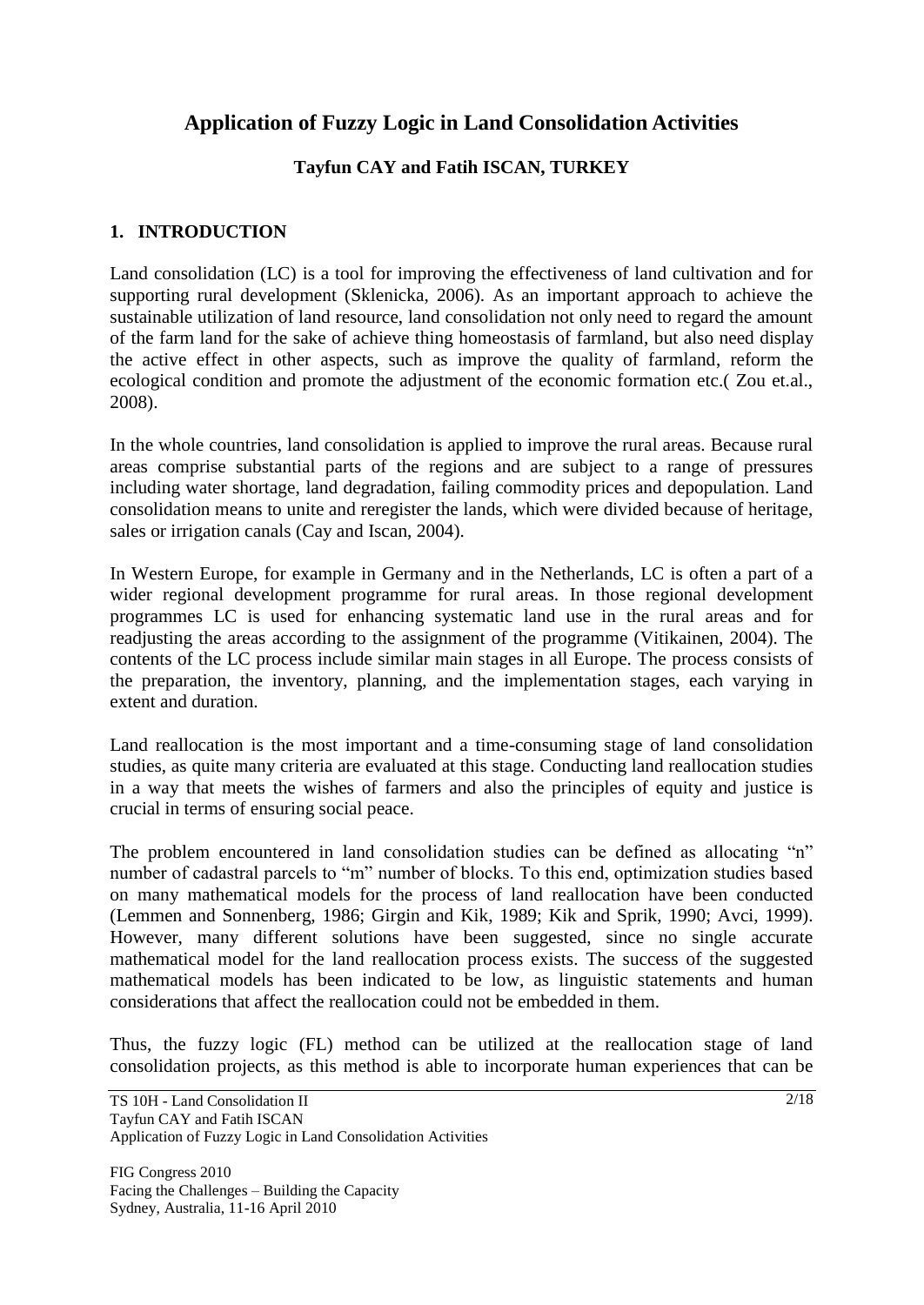expressed linguistic but which are difficult to express mathematically. In engineering and other disciplines, events and systems are defined by using accurate mathematical models. By using these created models, an attempt is made to predict the status or course of action that will be taken by the event or system. However, such mathematical approaches are not well suited to accurately representing variations or expressions inherent in the majority of problems or situations encountered in daily life. The FL approach can be utilized in analyzing and solving such problems.

The origin of the FL approach dates back to 1965 since Lotfi Zadeh's introduction of the fuzzy set theory and its applications. Since then the FL concept has found a very wide range of applications in various domains like estimation, prediction, control, approximate reasoning, pattern recognition, medical computing, robotics, optimization and industrial engineering, etc ( Sen, 2004).

Zadeh (1965) published his famous paper "Fuzzy sets" in Information and Control providing a new mathematical tool, which enables us to describe and handle vague or ambiguous notions such as "a set of all real numbers, which are much greater than 1", " a set of beautiful women", or "a set of tall men". Since then, fuzzy set theory has been rapidly developed by Zadeh himself and numerous researches, and an increasing number of successful real applications of this theory in a wide variety of unexpected fields have been appearing in open literature. The main idea of fuzzy set theory is quite intuitive and natural. Instead of determining the exact boundaries as in an ordinary set, a fuzzy set allows no sharply defined boundaries because of generalization of a characteristic function to a membership function (Sakawa, 1993).

The framework of fuzzy logic is unique in its ability to represent subjective or linguistic knowledge in terms of a mathematical model. For this reason, FL provides a natural method for constructing systems that emulate human decision making processes. Literature on the subject of FL systems is extensive and applications, particularly in the field of fuzzy control and fuzzy expert systems, are prevalent. Mendel (1995) and Klir and Yuan (1995) provide good introductory texts on FLSs, while some examples of applications of FLSs may be found in Sugeno and Park(1993), Maiers and Sherif (1985) and Kandel (1991) and Ramot, et.al. (2003).

FL is a recognized instrument for modeling in many scientific and technical fields. There are also a lot of problems where fuzzy methods can be used to reach better solutions than classical models can do. It concerns on the one hand questions, where uncertain parameters occur, which cannot be handled by classical methods in adequate way. On the other hand, there are problems where linguistic fuzzy rules can describe relations better than it can be done by crisp mathematical formulas.

In the present study, FL was applied at the reallocation stage of a land consolidation study, for which an accurate mathematical model has not been found. The Konya Ilgın-Agalar district in Turkey was chosen as the project site. Local residents were interviewed to establish their views on land allocation. The results of the interview-based land reallocation model and fuzzy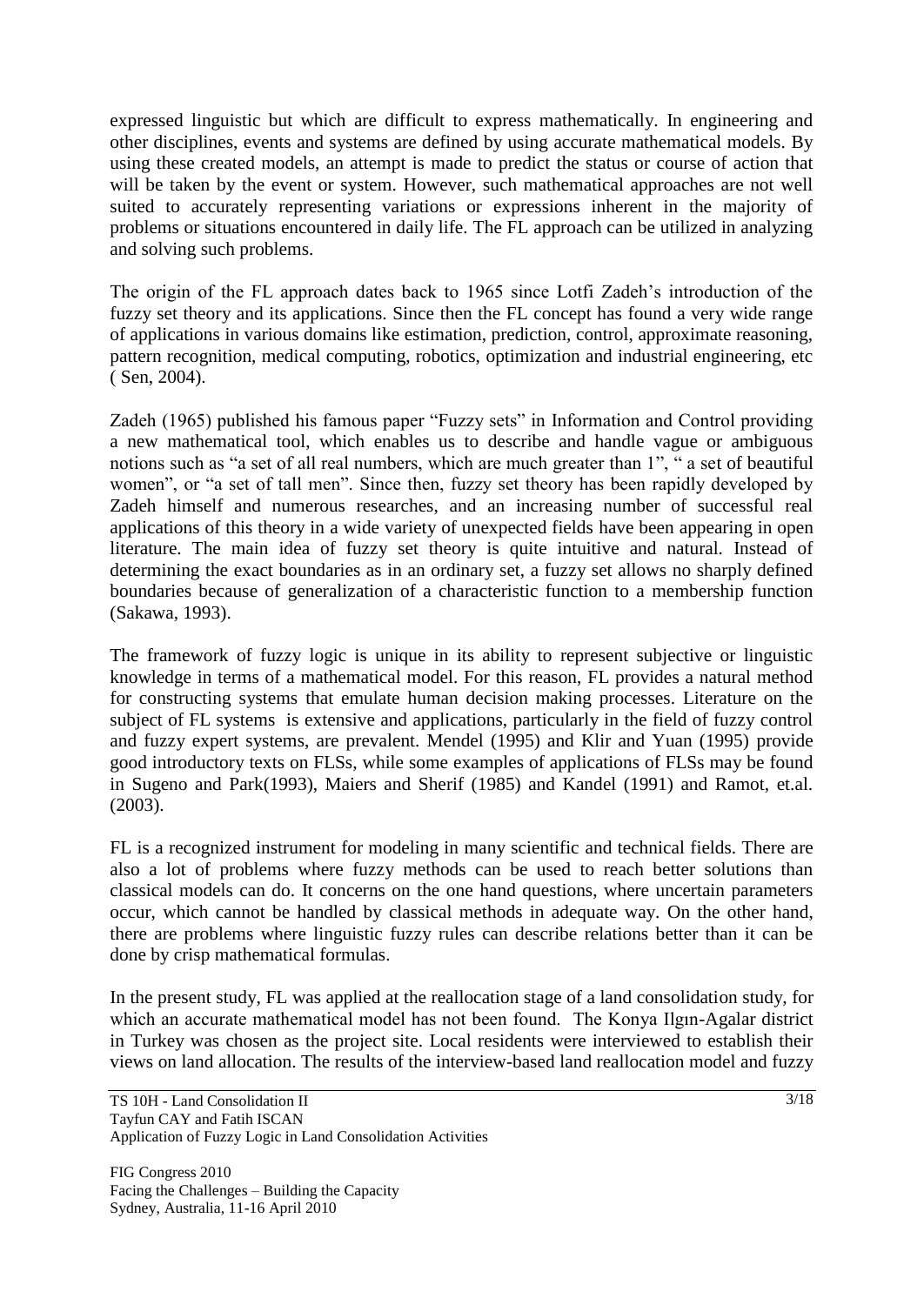logic-based land reallocation models were compared. Comparison criteria were chosen as: The number of parcels and shares; average size of parcels; average number of parcels per landholding; production times of new parceling plans; the cost of the project; the status of landholdings with their close relatives (partner, father, mother, siblings and other landholdings whose land it uses), and; to what extent do the results comply with the wishes stated in interviews. In addition, a questionnaire was developed to establish farmers' preferred land reallocation model.

### **2. MATERIAL AND METHOD 2.1 Material**

The main material of the research comprised of land consolidation project data of Agalar village in Ilgin country of Konya city of the study used MATLAB R2007b, Fuzzy Logic Toolbox, Simulink Toolbox and Netcad software. Land consolidation studies in the project field were carried out in accordance with the Land Consolidation Regulation (LCR) of 1979, which was abolished by Special Provincial Directorate of Administration. The new Land Consolidation Regulation took effect on 24 July 2009. Agalar village land consolidation project was developed upon request between the years 2000-2003 (Iscan, 2009).

### 2.1.1 Introduction of the Study Area

Agalar village in Ilgin county of Konya city was chosen as the research site. Agalar village is 88 km on Konya - Afyon highway and 7 km from Ilgın county center. 3 km of the total road length is stabilized, while the rest is asphalt. The study area is bordered by the Bulcuk Village registration frontier to the south, Orhaniye Village to the west and north, and Olukpınar Village to the east. The study area is dissected by the Ilgın – Agalar road (Figure 1).



Figure 1. Study Area

TS 10H - Land Consolidation II Tayfun CAY and Fatih ISCAN Application of Fuzzy Logic in Land Consolidation Activities

FIG Congress 2010 Facing the Challenges – Building the Capacity Sydney, Australia, 11-16 April 2010

 $4/18$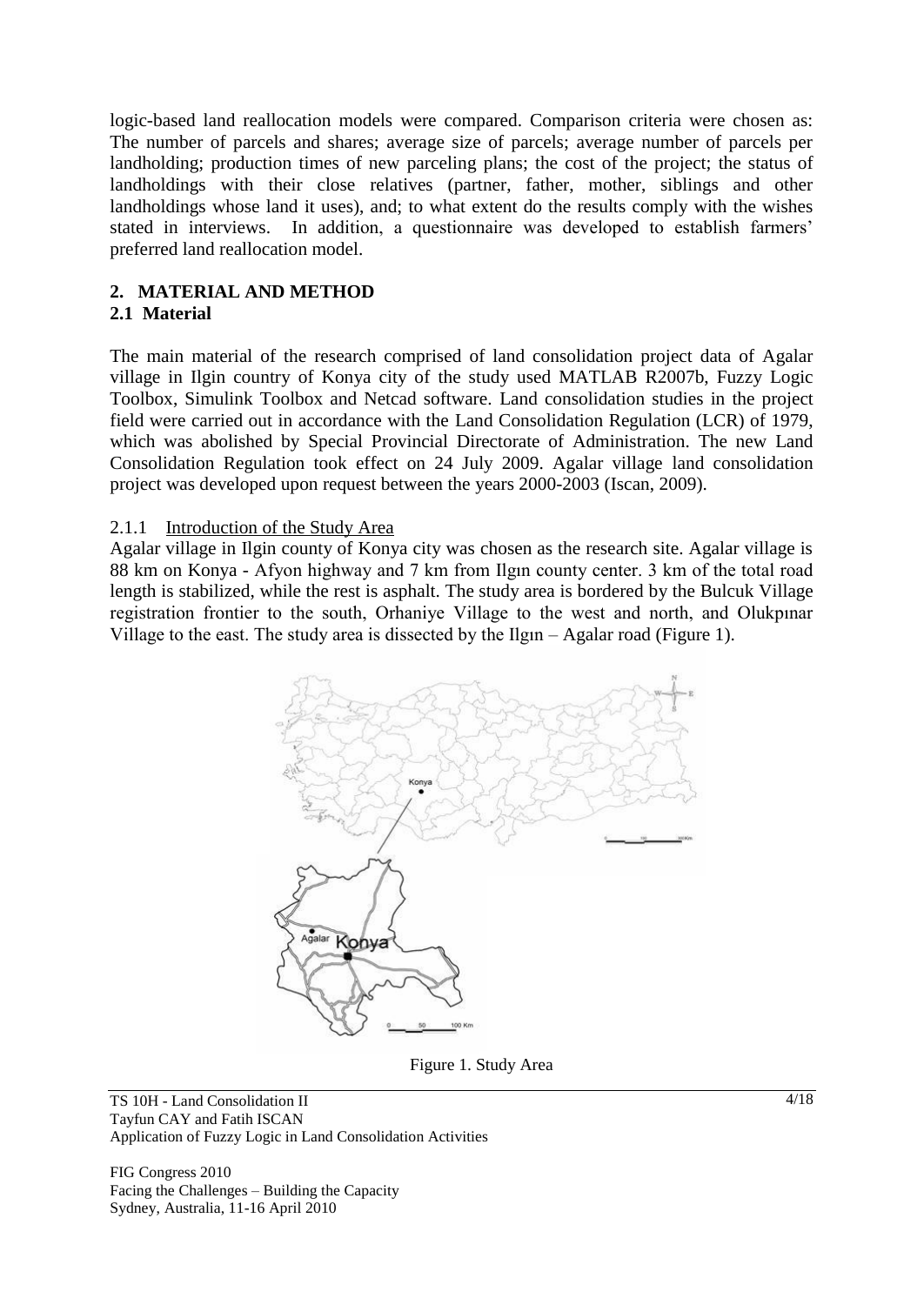The area of the Agalar Village land consolidation project is 1403 hectares. 1388 hectares of it is under arrangement. 989,4 hectares of this area is agricultural land, 288,7 hectares of it is pasture and 109.9 hectares is an expropriation area created previously by the Directorate General of State Water Affairs. There are 715 farmers (landholdings) present in the consolidation field and 1536 cadastral parcels available (Figure 2). 383 of these cadastral parcels are shared parcels. The average size of cadastral parcels is 0,6441 hectares.



Figure 2. Cadastral Status of Agalar Village and conditions of the cadastral parcels belonging to the 24th landholding

### 2.1.2 Preparatory Works

Provisional documents of cadastral parcels, grading map and interview forms were supplied by the Special Provincial Directorate of Administration. The original map sections at 1:5000 scales were taken from Directorate of Cadastre of Ilgın. Cadastral parcels included in the project, and were identified and listed. Areas, owners and other rights of the parcels were obtained from the Land Registry Office of Ilgın.

The obtained cadastral map sections were digitized and the areas were calculated. The calculated areas were compared with the areas obtained from the land registry. Parcels where a disparity in area was identified were amended in accordance with the cadastral legislation. Irrigation plans made by the Regional Directorate of State Water Affairs were supplied. Using these plans as a basis, block plans showing the road network of irrigation were processed on the cadastral plots. 76 agricultural blocks were formed in block plans.

There are three parcel indexes (PI) in the study area, being 64, 70 and 73. The parcel index of each cadastral parcel is calculated by making use of grading maps. Owners, areas, types,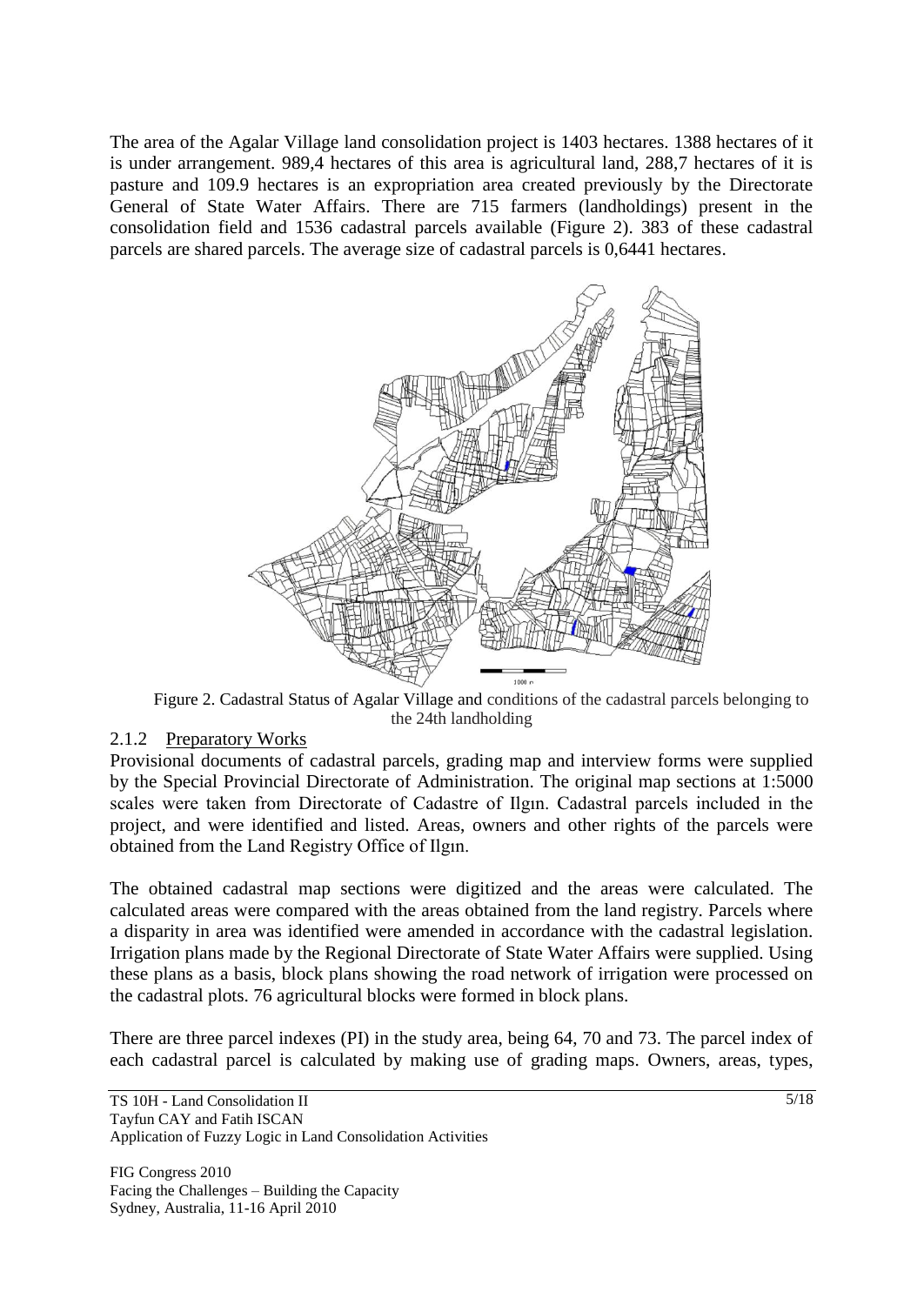parcel indexes and block areas were computerized. The rate of contribution to common facilities was calculated as 0,017637 %. This calculated rate is relatively low, since the irrigation channels were expropriated before.

# **2.2 Method**

According to the Land Consolidation Regulation, the process of land reallocation is conducted in line with an interview-based land reallocation model. In this part, the interview-based land reallocation model and fuzzy logic-based land reallocation method are explained.

### 2.2.1 Interview-based land reallocation model

The method through which the land reallocation is carried out in accordance with the farmers' preferences during the LC is called an "interview-based land reallocation model". First, parcels are placed in the blocks according to the first preferences of the landholdings by looking at the interview forms. The surpluses and the shortages in the blocks are corrected regarding the second and/or third choices of the landholdings. Finally, the parcelling procedure is carried out according to the location of the landholdings in the block (Cay et al., 2006).

Land reallocation work is completed with this method, which can be deemed traditional for land consolidation projects, after two or three repeats. The preferences of the responsible project engineer have a direct impact on the new parcelling plan. Daily attitudes, experience, skills, and the responsibility he/she bears for the job are effective in the formation of the new parcels.

### 2.2.2 Fuzzy Logic-based Land Reallocation Model

Fuzzy logic Model Variables:

Within the process of land reallocation, it is of utmost importance that the farmers do not suffer any injustice and are granted equivalent parcels. The satisfaction of the farmers directly affects the success of the land consolidation studies. Therefore, it is important to know which factors farmers pay attention to in land reallocation. In this case, the criteria of farmers and the persons applying the land consolidation will form the input variables of the FL model. Below are the factors that farmers and applicators pay attention to in land reallocation, as indicated by research:

- The location where the farmer has the largest parcel,
- The location where the farmer's parcel density is,
- The location of the farmer's fixed facility (house, stable, hayloft, well, cluster of trees etc.)
- The location where the farmer has the second largest parcel

These criteria constitute the input variables of the FL system. However, since these criteria express location information, the reference system should be in angle and distance according to beginning point. Therefore, each criterion must be expressed as two different input variables. For this reason, there must be 8 input variables (4 factors  $\times$ 2 location input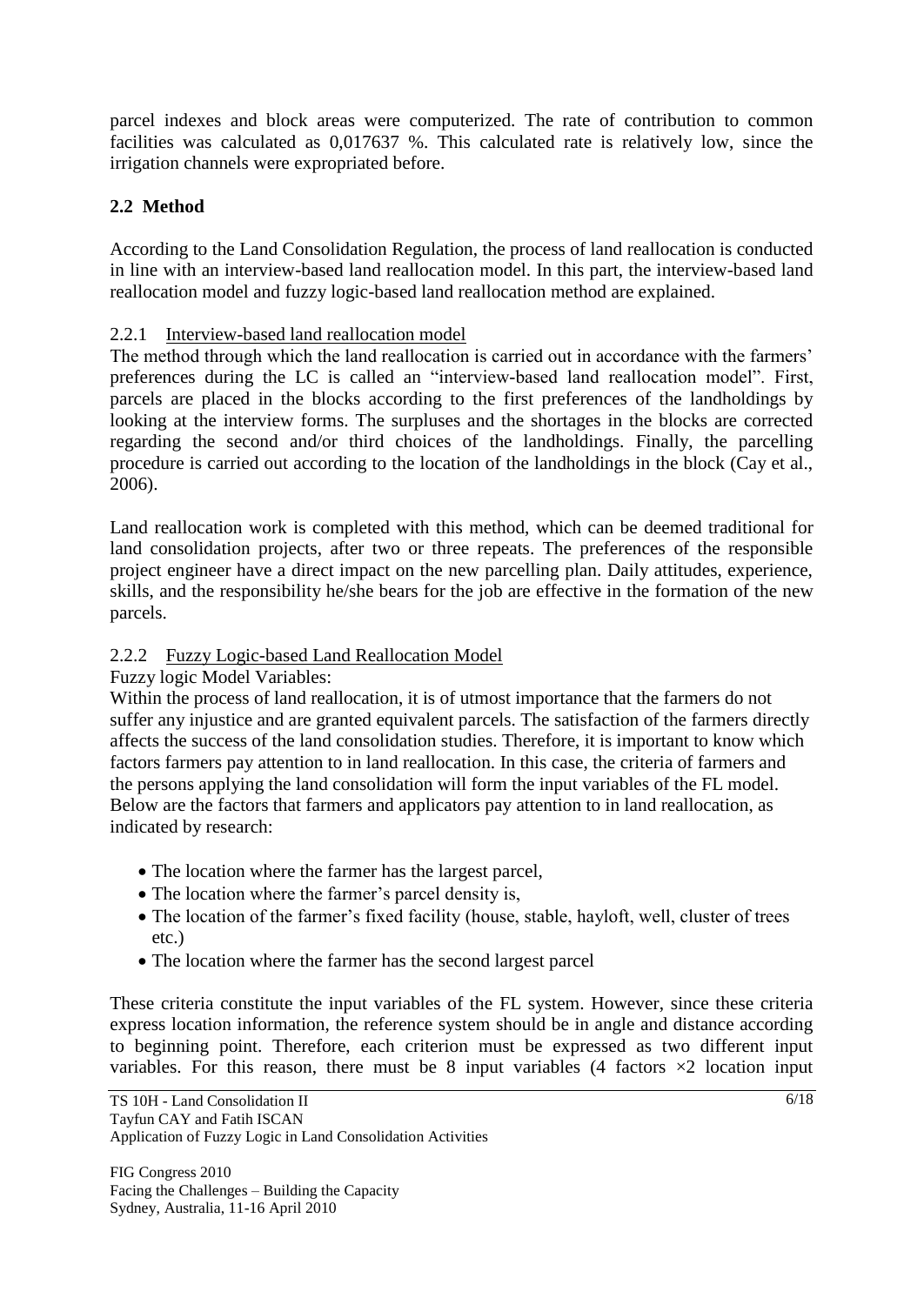variables). In the same way, since the output of the model also expresses location information, two output variables are required. However, in a system with 8 inputs and 2 outputs, thousands of rules may be produced, depending on the number of membership functions. Therefore, it is possible to reduce the number of inputs in order to more easily establish the system. Thus, the location of the largest parcel is taken as the first input variable and the other 3 criteria are taken together as the second input variable. Due to this structure, the locations of the fixed facility, parcel density and second largest parcel of a farmer might not be available at the same time. Whichever is present, that criterion has been taken as the second input. An input variable is required to determine from which block and according to which criteria they will receive. For this reason, parcel areas' being larger or smaller than others has also been taken into consideration. The FL system therefore comprises 5 inputs and 2 outputs. A starting point has to be specified, as the input and output variables will be entered as polar coordinate values. A location that will define the study area and will not produce an excessive data stack within the FL system was chosen.

The general structure of FL model is shown in Figure 3. The MATLAB – Fuzzy Logic Toolbox Program was used for the fuzzy model solution. This program provides users with ease-of-use. For instance, users can select the numbers of input and output variables, the type and number of membership and methods of inference and defuzzification.



Figure 3. General Structure of FL Model

Determination of Membership Functions:

Membership functions of input and output variables were determined by benefiting from the knowledge and experience of experts and farmers, land consolidation law. The membership functions and pillar widths must be the same, except for the  $5<sup>th</sup>$  input because the distance and azimuth will be the same for the study area. Pillar width for the distance inputs should not be

TS 10H - Land Consolidation II Tayfun CAY and Fatih ISCAN Application of Fuzzy Logic in Land Consolidation Activities

FIG Congress 2010 Facing the Challenges – Building the Capacity Sydney, Australia, 11-16 April 2010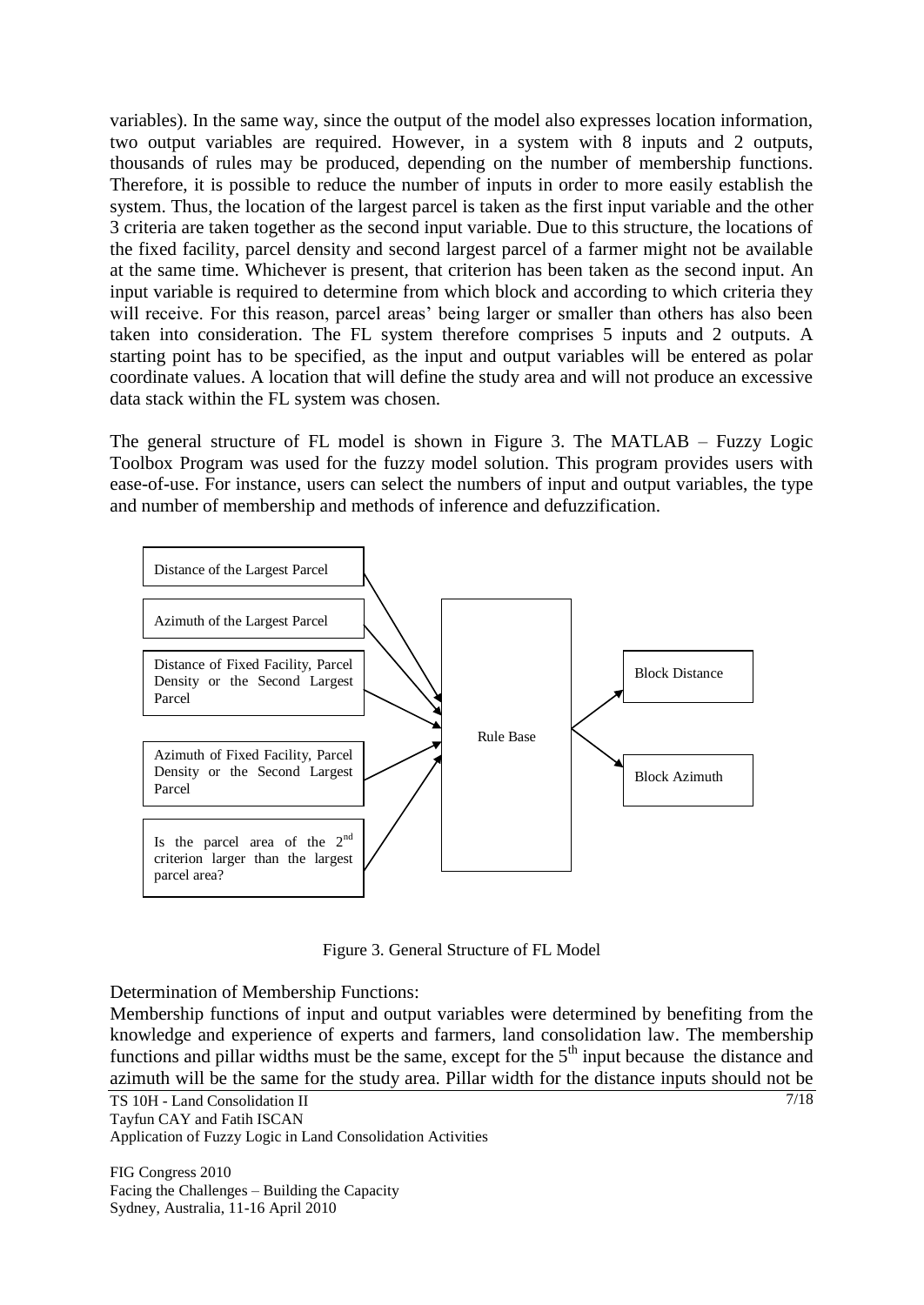less than the distance from the starting point to the farthest parcel. For the azimuth, it should not exceed 100 grades.

For the distance inputs in input and output variables, trapezoidal membership functions were used, while triangular and trapezoidal membership functions were used for azimuth inputs. For the distance input variables, 3 membership functions were selected for close, distant and far-off linguistic variables and for azimuth input variables, 4 membership functions were chosen for narrow, medium, wide and very wide linguistic variables. Since the input of "Is the parcel area of the 2<sup>nd</sup> criterion larger than the largest parcel area?" is an inquiry, it takes a value of either "0" or "1".

Membership function values for distance input variables are given in Table 1.

| * WUIT II I'LTIIU TIIIU A VIITTI I WITTI I WITTU IUI AF IUTTIIT AINU YN 'I WIITTU F |                            |                            |  |
|-------------------------------------------------------------------------------------|----------------------------|----------------------------|--|
| <b>Fuzzy Set</b>                                                                    | <b>Membership Function</b> | <b>Values</b>              |  |
| Close                                                                               | Trapezoidal                | $[-766, 1500, 2187, 5350]$ |  |
| Distant                                                                             | Trapezoidal                | [3500, 5070, 5860, 7359]   |  |
| Far-off                                                                             | Trapezoidal                | [5730, 6909, 9130, 11400]  |  |

Table 1. Membership Function Values for Distance Input Variables

Membership function values for azimuth input variables are given in Table 2.

| <b>Fuzzy Set</b><br><b>Membership Function</b> |             | <b>Values</b>      |
|------------------------------------------------|-------------|--------------------|
| <b>Narrow</b>                                  | Trapezoidal | $[-36, -4, 5, 30]$ |
| Medium                                         | Triangular  | [10, 43, 60]       |
| Wide                                           | Triangular  | [38, 65, 85]       |
| Very Wide                                      | Trapezoidal | [65, 80, 113, 152] |

Table 2. Membership Function Values for Azimuth Input Variables

Figure 4 shows a schema of membership degrees of input variables. Figure 5 shows a schema of membership degrees of output variables.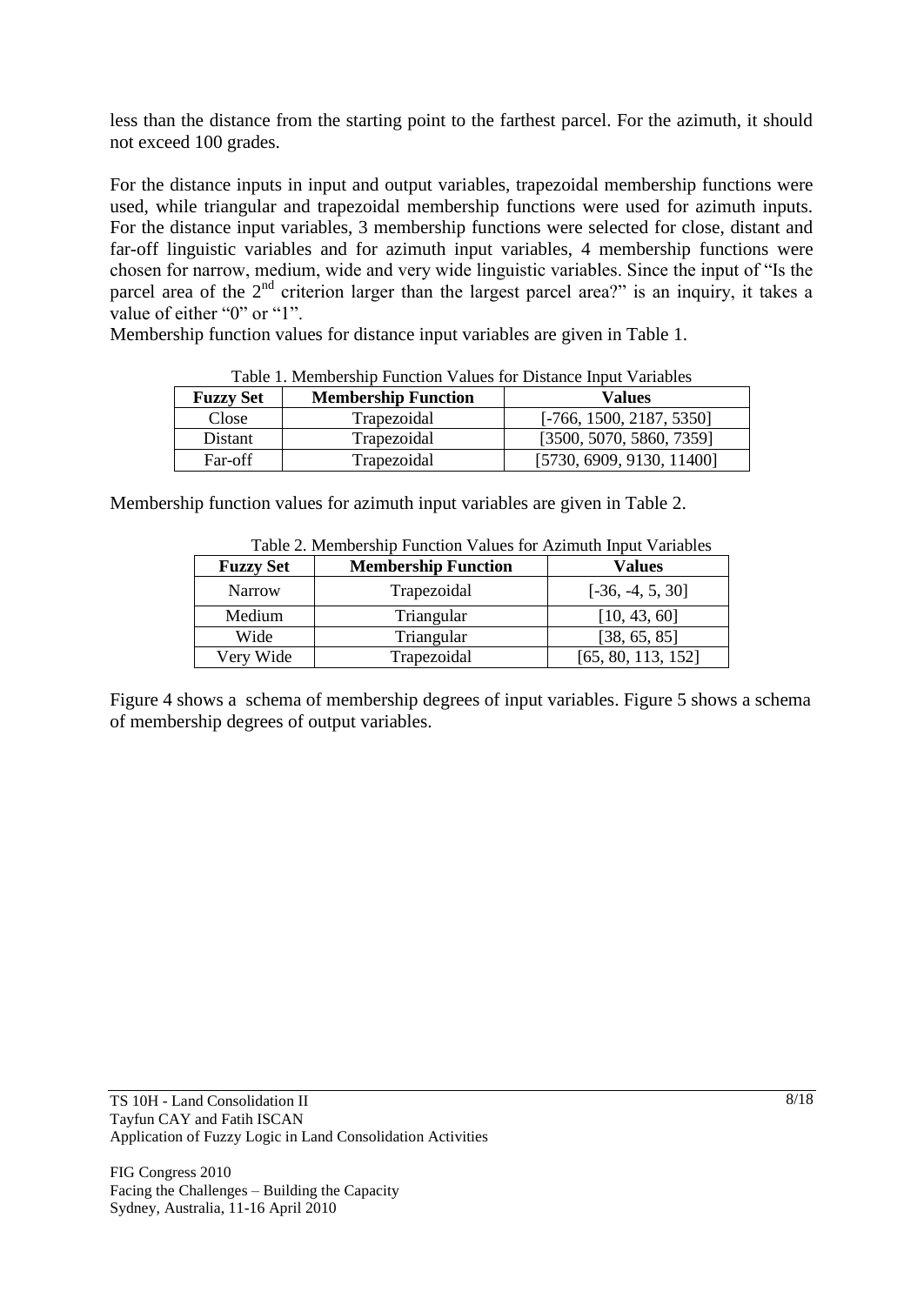

Figure 4. Schema of membership degrees of input variables **a)** Distance of the Largest Parcel (EPM) **b)** Azimuth of the Largest Parcel (EPS) **c)** Distance of Fixed Facility, Parcel Density or the Second Largest Parcel (SP2PM) **d)** Azimuth of Fixed Facility, Parcel Density or the Second Largest Parcel (SP2PS)



Figure 5. Schema of membership degrees of output variables **a)** Block Distance (BM) **b)** Block Azimuth (BS)

Creating the Fuzzy Logic Rule Base :

Following the determination of membership functions, comes the stage of formulating the FL rule base. The FL rule base is composed of two parts divided with a logical operator: [IF-THEN]. The pioneer part [IF], is composed of input variables and within the inference part [THEN], there is linguistic information to receive the output value. In this study, there are 3 membership functions for "the distance of the largest parcel", 4 for the "azimuth" and 2 membership functions for the variable of "Is the parcel area of  $2<sup>nd</sup>$  criterion larger than the largest parcel area?" In addition, there are 2 output variables. A set of 288 rules  $(3\times4\times3\times4\times2=288)$  were created, considering the numbers of membership function. The 288 rules created in order to receive the results of the fuzzy system are connected with the conjunction [AND]. At this point, the Mamdani inference mechanism is utilized. These created rules were entered in the relevant part of the MATLAB Program Fuzzy Logic Toolbox to create the fuzzy rule base.

Defuzzification:

TS 10H - Land Consolidation II Tayfun CAY and Fatih ISCAN Application of Fuzzy Logic in Land Consolidation Activities

FIG Congress 2010 Facing the Challenges – Building the Capacity Sydney, Australia, 11-16 April 2010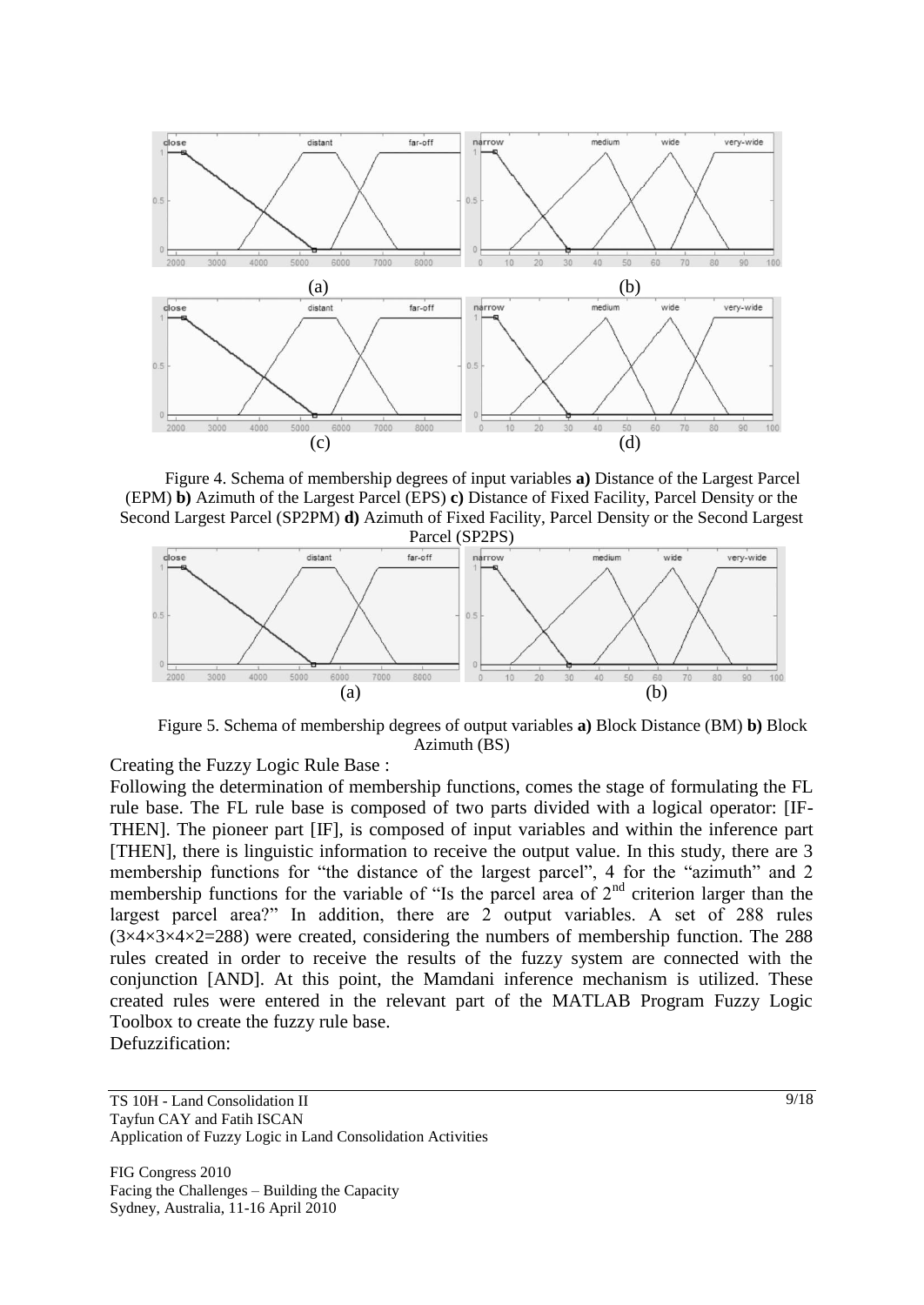The center of gravity method (centroid), which is the most common method for defuzzification, is used in order to defuzzy fuzzy output. While the centroid method is among the alternatives of MATLAB program, it is principally made with the mathematical formula below.

$$
z^* = \frac{\int u_c(z) \cdot z \, dz}{\int u_c(z) \, dz} \tag{1}
$$

A graphical demonstration of the defuzzification process in the FL model is given in Figure 6. 2.2.3 Obtaining the Results

In the fuzzy logic toolbox of the MATLAB program, data are entered individually. This process takes too long for a large set of data entries. Accordingly, the Simulink program is used to evaluate the data effectively and quickly.

In order to find which landholding is placed in which block, data are entered in Simulink block. Some of the data are given in Table 3.

| Table 3. Fuzzy System Data |                               |            |            |              |              |          |
|----------------------------|-------------------------------|------------|------------|--------------|--------------|----------|
| N <sub>0</sub>             | Landholding<br>N <sub>0</sub> | <b>EPM</b> | <b>EPS</b> | <b>SP2PM</b> | <b>SP2PS</b> | 1/0      |
| 1                          | 3                             | 3069.55    | 59.47      | 1784.00      | 0.00         | $\theta$ |
| $\boldsymbol{2}$           | 4                             | 3069.55    | 59.47      | 1784.00      | 0.00         | $\Omega$ |
| 3                          | 7                             | 3069.55    | 59.47      | 1784.00      | 0.00         | $\Omega$ |
| 4                          | 8                             | 7239.98    | 47.36      | 1784.00      | 0.00         | $\Omega$ |
| 5                          | 9                             | 7239.98    | 47.36      | 1784.00      | 0.00         | $\Omega$ |
| 6                          | 17                            | 4341.35    | 64.71      | 5973.70      | 69.47        |          |
| 7                          | 18                            | 3771.33    | 66.45      | 1784.00      | 0.00         | $\Omega$ |
| 8                          | 19                            | 7960.02    | 60.01      | 7392.43      | 57.44        |          |
| 9                          | 20                            | 6728.11    | 81.04      | 5960.31      | 51.91        | $\Omega$ |
| 10                         | 21                            | 6232.55    | 53.71      | 6232.55      | 53.71        |          |
| $\bullet\bullet\bullet$    | $\cdot\cdot\cdot$             | .          | .          | .            | $\ddotsc$    | .        |
| $\bullet\bullet\bullet$    | .                             | .          | .          | .            | .            | .        |

Output values obtained via the Simulink block are polar coordinate values. In a sense, they are obtained as distance and azimuth. In order to convert these values into the national coordinate system, the formulae below are used.

| $X = X_0 + S^*Cos(AB)$ | (2) |
|------------------------|-----|
| $Y=Y_0+S*Sin(AB)$      | (3) |

 $X_0$  and  $Y_0$  express beginning coordinates, S distance, AB as for azimuth. $X_0$  = 4234244.879,  $Y_0$ =407491.047 are taken as beginning coordinates for this study. Output values are converted into the national coordinate system via these formulae. These converted coordinates are added to the project field.

To determine the blocks in which the landholdings are reallocated, a grid system is organized in the project field (Figure 6). The grid system is organized by a  $20\times21$  grid network in X and Y direction at 250 meters distances.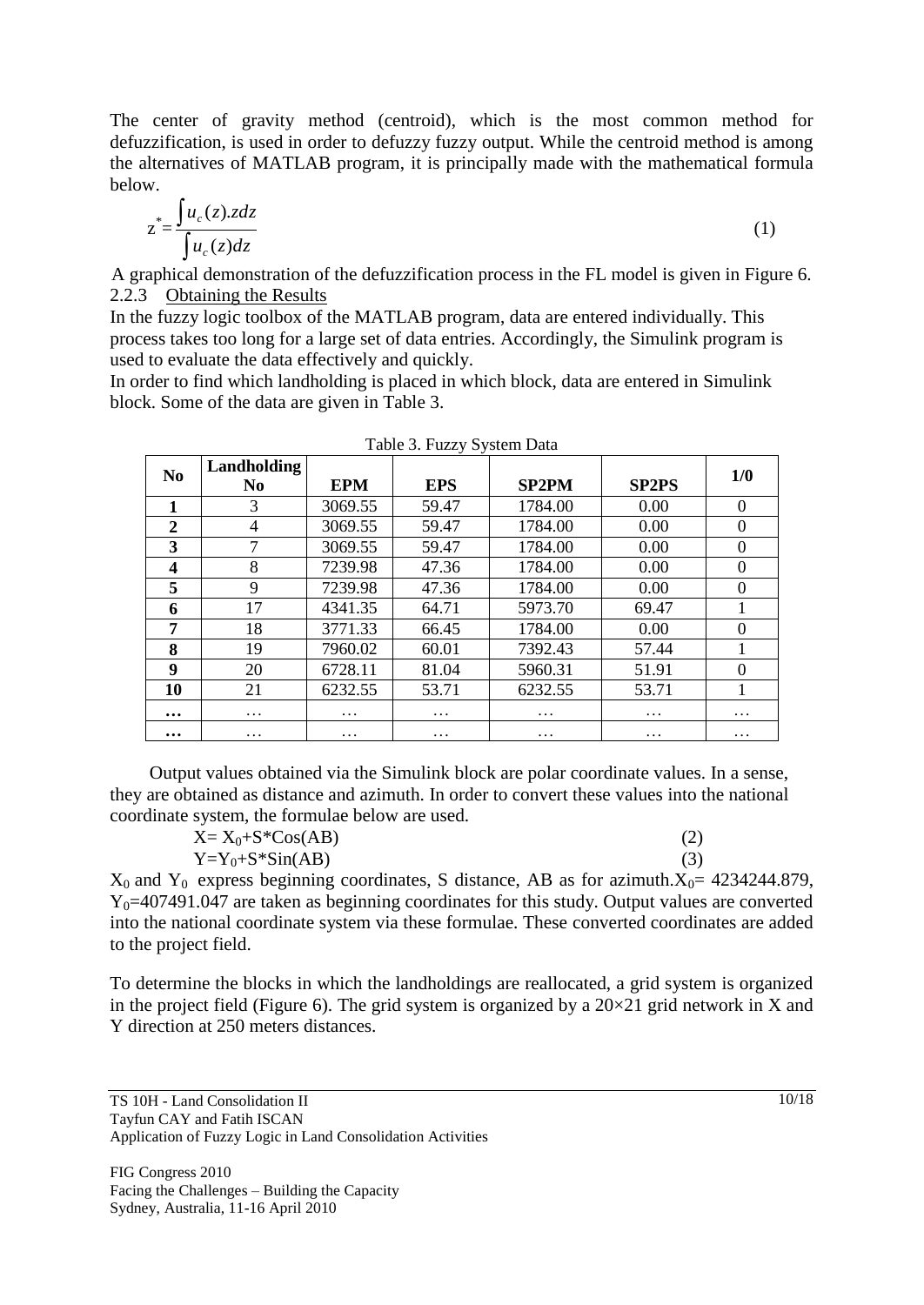As seen in Figure 6, values derived from the FL system are in a convenient range. However; it can be seen that, in some regions, landholdings are intense, in some they are rare.

In order to follow an automated analysis, parts including from grinding the project field to the first reallocation of landholdings to blocks are written in the MATLAB program by writing an M-file folder.



Figure 6. Grid System

It is necessary to determine which block represents which grid to achieve the reallocation of landholdings to blocks. Here; some blocks are represented by one grid while some are represented by more than one.

Following these procedures, the first reallocation is done by the FL method. After the first reallocation, it was ascertained which landholding went to which block. When the results were analyzed, it was seen that some blocks were completely full, some were not and some were extremely full. Comparisons are made in accordance with the Parcel Value Numbers (PVN) of the blocks and landholdings.

Blocks numbered 130, 147, 152, 154, 160, 162, 163, 183 and 184 are extremely full. This is a result of the sizes of landholdings reallocated to blocks. The landholdings that are not completely filled are certainly placed in the same blocks after the first fuzzy land reallocation. The number of landholdings which are certainly placed is 390. However, some of the landholdings in full blocks need to be certainly reallocated. Landholdings with a single parcel and fixed facility can be given as examples. The number of this kind of landholding is 120. Therefore, the number of the certainly reallocated landholdings is 510. According to this, 71.33% (510/715) of the landholdings are successfully placed after the first land reallocation.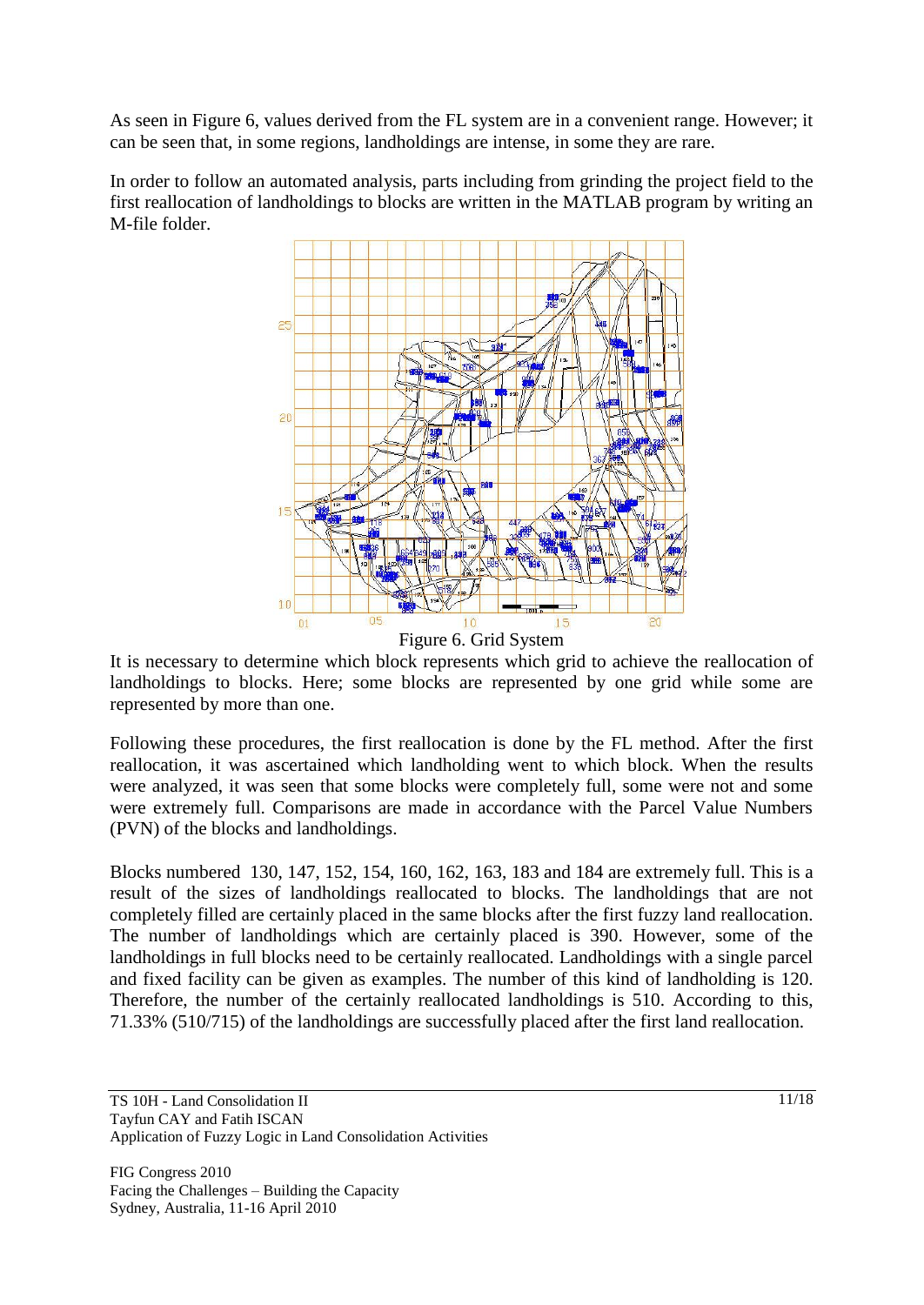The land reallocation of the rest of landholdings is made via block balancing. In other words, landholdings in full blocks are placed in empty ones. To achieve this, 4 criteria below are taken into account in landholdings that can not be reallocated:

- Block with largest parcel,
- Block with fixed facility, parcel density or the second largest parcel,
- Block with the third largest parcel,
- Block with same parcel classification.

Land reallocation is completed using these criteria and parceling of landholdings in blocks is done.

# **3. DISCUSSION**

### **3.1. Number of Parcels**

The current and previous situations of the parcels belong to the landholdings in terms of the number of parcels in the study area are shown in Table 4.

| <b>Parcel size</b> | <b>Cadastral</b><br>situation | <b>Interview-based</b><br>model | <b>Fuzzy logic-based</b><br>model |  |
|--------------------|-------------------------------|---------------------------------|-----------------------------------|--|
| (da)               | Number of<br><b>Parcels</b>   | <b>Number of Parcels</b>        | <b>Number of Parcels</b>          |  |
| $0 - 5$            | 831                           | 140                             | 264                               |  |
| $5-10$             | 436                           | 244                             | 168                               |  |
| $10-20$            | 194                           | 240                             | 133                               |  |
| $20 - 30$          | 45                            | 79                              | 66                                |  |
| $30+$              | 30                            | 51                              | 81                                |  |
| <b>Toplam</b>      | 1536                          | 754                             | 712                               |  |

Land consolidation field in Agalar village, parcel number with regard to the interview-based land reallocation model decreased to 754, while there are 1536 old cadastral parcels. The number of parcels in terms of fuzzy logic based land reallocation became 712. 347 shared parcels were formed in interview based land reallocation. 16 shared parcels were formed in the fuzzy logic based model. The decrease rate in the interview-based model is 51%, compared to 54% in the fuzzy logic based model. This result indicates that, in terms of the decrease in parcel numbers, the fuzzy logic based model is the preferred model.

The number of parcels per landholding before land consolidation was 2.1. This number decreased to 1.05 in the interview-based model, and decreased to below 1 in fuzzy logic based model.

### **3.2. Average Parcel Size**

One of the primary objectives of the land consolidation project is the reclamation of the lands which belong to landholdings. The average size of landholdings in Turkey is 54 decare.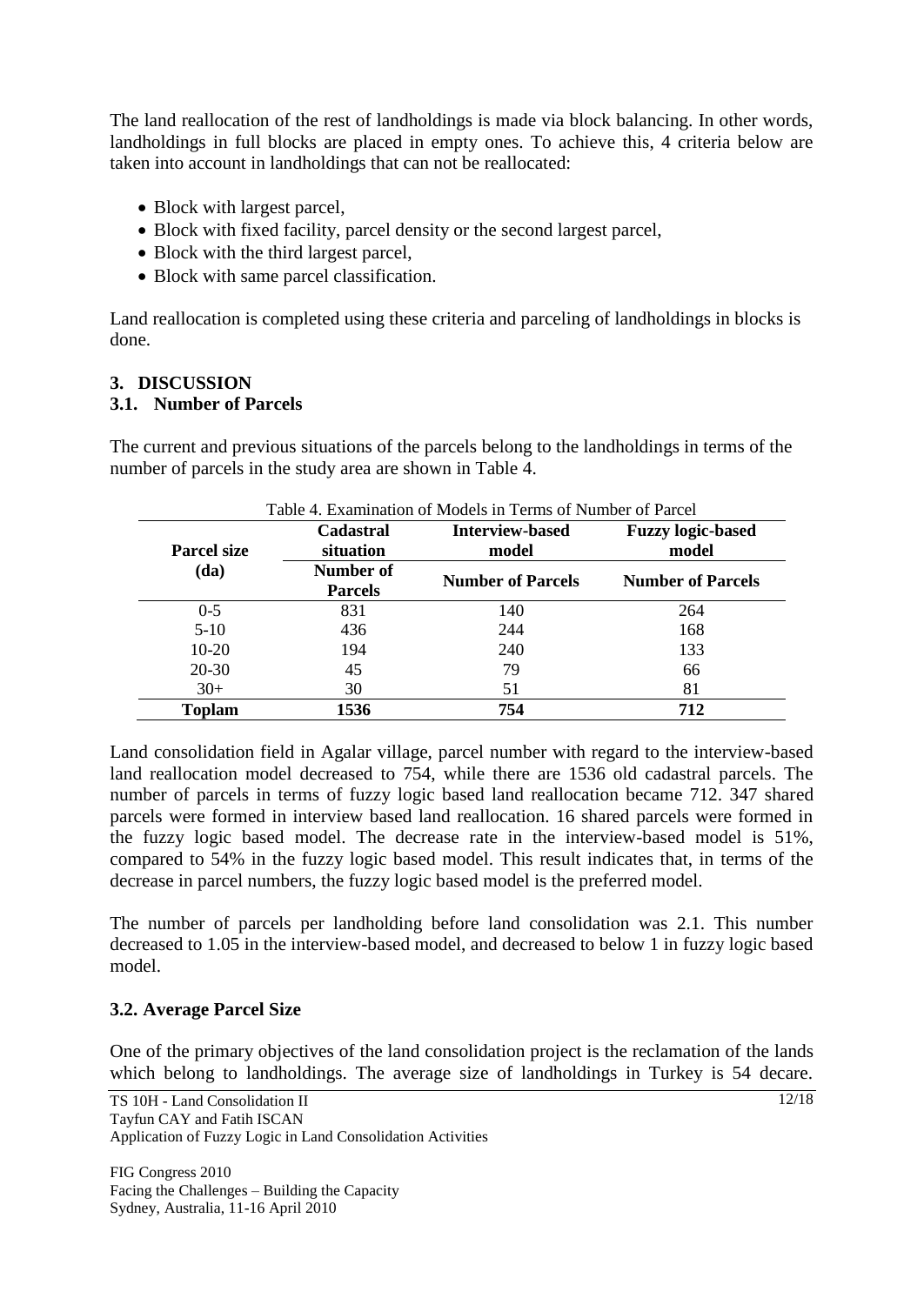Average parcel size of the landholdings regarding fuzzy logic based land reallocation model is 13.66 decare. This area is far below the national average for Turkey, due to the limited number of landholdings with large areas in the land consolidation site. Average parcel sizes of the study area are seen in Table 5.

| Table 5. The examination of the models in terms of average parcel sizes. |               |                                |  |
|--------------------------------------------------------------------------|---------------|--------------------------------|--|
| <b>Parcel Size</b>                                                       | <b>Square</b> | <b>Increase Rate</b><br>$(\%)$ |  |
| Previous parcel size                                                     | $0.6441$ ha   |                                |  |
| Parcel size based on the interview-based model                           | 1.2895 ha     | 100                            |  |
| Parcel size based on the fuzzy logic-based model                         | 1.3656 ha     | 103                            |  |

When the models are evaluated in terms of average parcel size, parcel size increased 100% in accordance with the interview-based land reallocation model, and increased 103% in accordance with the fuzzy logic based land reallocation model.

### **3.3. Duration and Cost of the Land Reallocation**

In interview-based land reallocation model, holding interviews with farmers, and recording their preferences about land reallocation is one of the most difficult steps of the land consolidation. First of all, a place for interviews that everyone can attend should be chosen. During interview hours, everyone should be present, irrespective of their shifts. In order to hold interviews with the landholdings in Agalar village, 65 days were spent in total, 35 of which are in the consolidation field. An additional 45 days were spent determining the land reallocation and the new parceling plan. This situation affects both the project group and increases the cost of project. Moreover; since it extended the time, the project has ended late. Also, due to the delay in planting crops, no contribution could be made towards the national economy. The cost of interview studies for Agalar village consolidation field was \$26500, based on the commercial rates of the Chamber of Cadastral Map Engineers. Since the fuzzy logic based land reallocation model would not require an interview study, the project cost would be \$26500less. While 45 days were previously required for the preparation of the necessary data for land reallocation, in the fuzzy logic based land reallocation model, it was completed in a 25-day-period, thereby saving 20 days. The economic value of this saving is around \$7650. In total, a 3-month-time saving could obtained for the Agalar village consolidation project.

### **3.4. Examination of interview-based and fuzzy logic-based models on the basis of landholdings**

The proportion of landholdings with one parcel is 37.76%. This rate is 75.10 % in the interview-based model after land consolidation, compared to 94.94% in the fuzzy logic based model. As far as possible, landholdings are combined in one parcel after land consolidation. The fuzzy logic based land reallocation model is more successful in terms of combining landholdings within one parcel than the interview-based land reallocation model.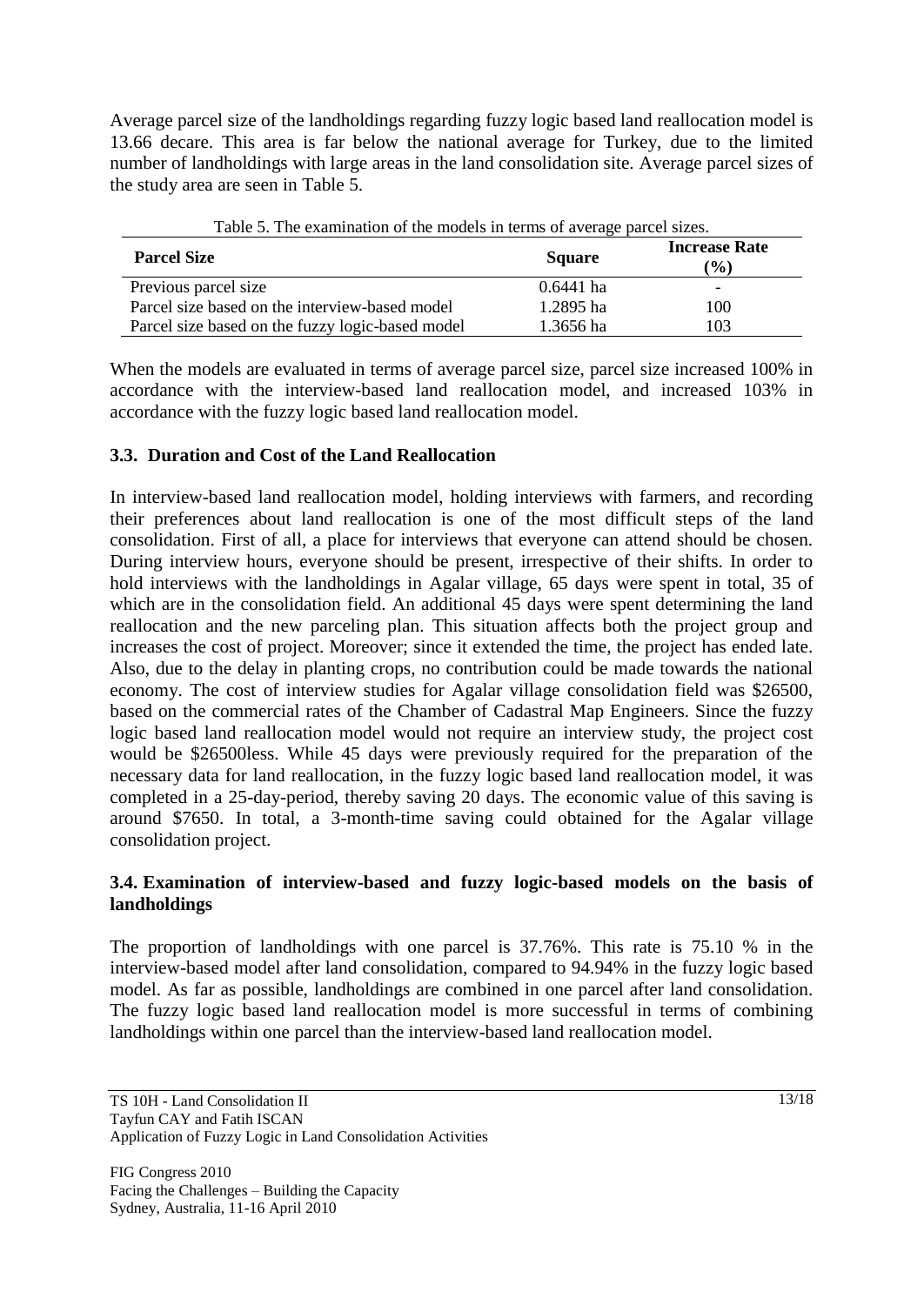Five landholdings were chosen that serve as an example in the application site. Parcel numbers derived from cadastre, interview and fuzzy logic based land reallocation results are given in Table 6.

| Landholding<br>N <sub>0</sub> | Surname, name | Number of<br>cadastral<br>parcels | New parcel<br>numbers after<br>the interview-<br>based model | New parcel<br>numbers after<br>the fuzzy logic -<br>based model |
|-------------------------------|---------------|-----------------------------------|--------------------------------------------------------------|-----------------------------------------------------------------|
| 24                            | Akgöl Mevlüt  |                                   |                                                              |                                                                 |
| 70                            | Arı Ethem     |                                   |                                                              |                                                                 |
| 74                            | Arık Mustafa  |                                   |                                                              |                                                                 |
| 80                            | Arslan Güler  |                                   |                                                              |                                                                 |
| 95                            | Asık Mustafa  |                                   |                                                              |                                                                 |

Table 6. Evaluations on the basis of landholdings

The conditions of the cadastral parcels belonging to the 24th landholding are shown in Figure 2, the new parcels formed after applying the interview-based model are shown in Figure 7, and the parcels formed after applying the fuzzy logic based model are shown in Figure 8. At the end of the fuzzy logic based land reallocation, 433 of 715 landholdings are placed into the same blocks with the interview-based land reallocation. In means; 60.6% of the landholdings match with the interview based land reallocation. This result shows that the fuzzy logic based land reallocation model is successful.

In land consolidation projects, it is not always possible to comply with the requests made by landholdings during interviews. In the interview-based land reallocation model, the requests made by 586 (90.1%) of the 650 interviewees were fulfilled; the requests of 64 (9.9%) could not be fulfilled. When the fuzzy logic based land reallocation is compared with the requests made during interviews, 477 landholdings are fulfilled, while the requests of 173 could not be fulfilled. This result shows that the fuzzy logic based land reallocation model fulfilled 73.4 % of landholding requests. From this perspective, it can be said that the fuzzy logic based land reallocation model is successful at fulfilling the requests of the farmers.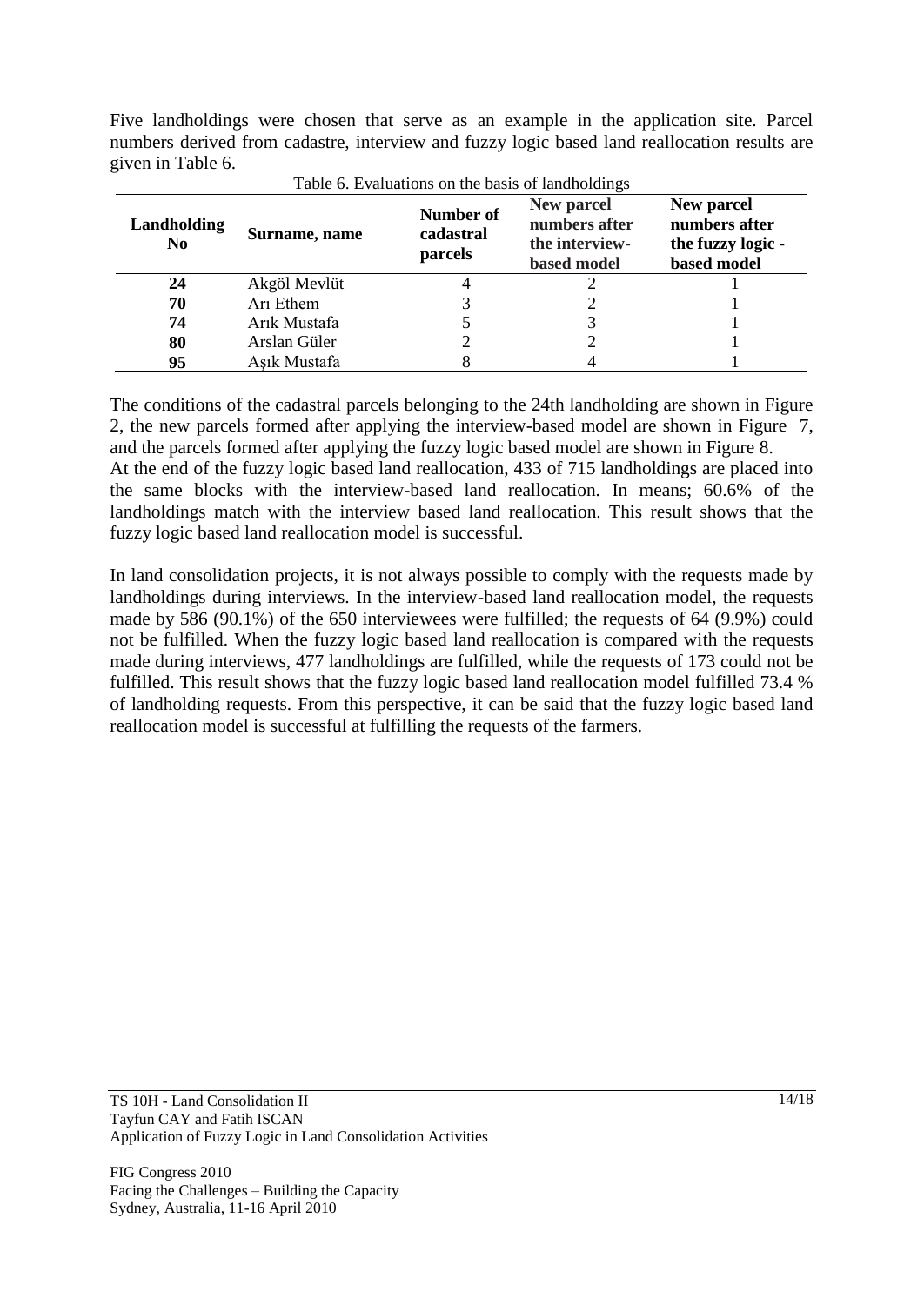

Figure 7. New Parcels of the 24th Landholding after the interview-based model



Figure 8. New parcels of the 24th landholding after the Fuzzy Logic Based Land Reallocation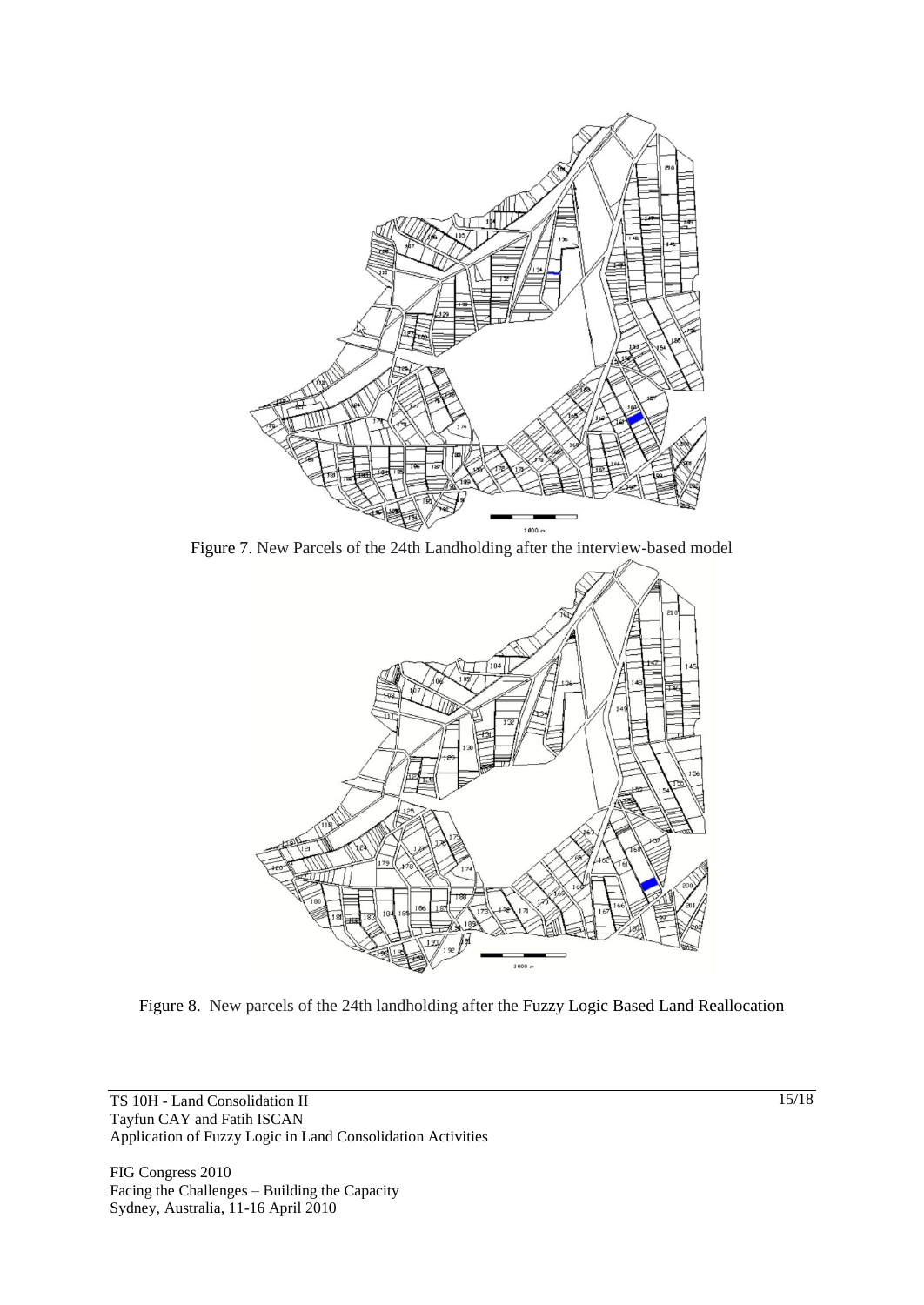### **4. CONCLUSION**

Land reallocation works on the basis of the interview-based and fuzzy logic-based models have been compared in terms of the number of parcels, average parcel size, duration of the land reallocation process, project cost, and the conditions of the landholdings with respect to those of the owners' relatives. As a result of these comparisons, it has been concluded that the fuzzy logic based model was more successful in terms of number of parcels, average parcel size, average number of parcels per landholding, duration of land reallocation process, project cost and farmer satisfaction, whereas the interview-based land reallocation model proved to be more applicable in meeting the conditions set by the landholdings concerning their relatives and other landholdings.

In the fuzzy logic based land reallocation model developed in the present study, more than half of the landholdings are given from the blocks with new parcels based on the interviewbased reallocation model. When the interviews conducted with farmers to perform the interview-based land reallocation are analyzed, the fuzzy logic based land reallocation method gave quite successful results in fulfilling the requests of the landholdings. This is important, since farmer satisfaction is among the objectives of land consolidation.

According to the results of the interviews conducted with the farmers, it appeared that they are much happier with the outcome of the fuzzy logic based land reallocation model than that of the interview-based land reallocation model. Considering the fact that farmer satisfaction is important in land consolidation projects, the fuzzy logic based land reallocation model is judged to have been successful.

As a result of this study, a fuzzy logic based method can be recommend for the land reallocation procedure in land consolidation projects, since FL has suitable characteristics to model human processes of thinking and behavior. Due to this characteristic, it can incorporate and represent more variable parameters than classical forma of logic, and can be used to incorporate linguistic expressions and opinions. One of the most important characteristics of this method is that, since it is better able to model human behaviors, it can provide solutions to situations even when it is not possible to derive a standard mathematical model. The application of FL to an increasing range of issues suggests that the FL method, which is currently used in areas such as engineering applications, will soon be used more widely.

# **ACKNOWLEDGMENTS**

The research is supported by Selcuk University Scientific Research Project. In addition, The research is based on a part of Fatih ISCAN's PhD thesis, supervising by Tayfun CAY.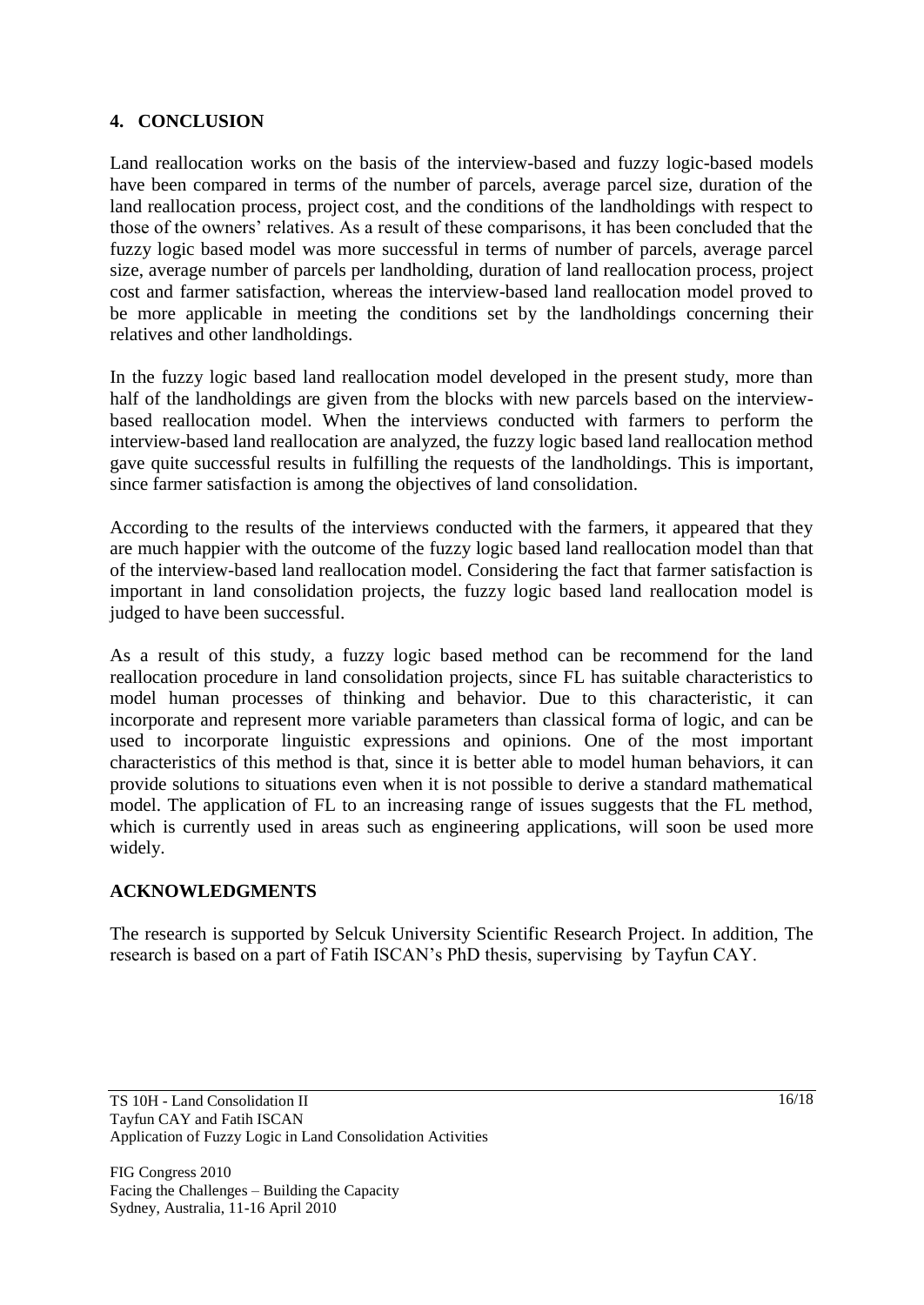### **REFERENCES**

Avcı, M., 1999. A New Approach Oriented to New Reallotment Model Based on Block Priority Method in Land Consolidation. Tr Journal of Agriculture and Forestry 23, 451–457.

Cay T, Iscan F. 2004. Algorithm developing for land consolidation software. XXth ISPRS Congress, 12-13 July, Istanbul, Turkey.

Cay, T., Ayten, T., Iscan,.F., 2006. An investigation of reallocation model based on interview in land consolidation. In: Proceedings of the XXIII International FIG Congress, October 8–13, 2006, Münich, Germany.

Girgin, I., Kik, R., 1989. Reallotment Research in The Turkish Land Consolidation Project Emirhacılı Village, Proceedings of The Eleventh International Congress on Agricultural Engineering, Ed.Dodd&Grace, Dublin.

Iscan, F., 2009. Application of Fuzzy Logic in Land Consolidation Activities. PhD. Thesis, Selcuk University, Institute of the Natural and Applied Sciences, Konya, Turkey.(in Turkish) Kandel, A., Ed.,1991. Fuzzy Expert Systems. Boca Raton, FL: CRC Press, 1991.

Kik, R. and Sprik, J.B., 1990. Application of GIS in Reallotment Research for Land Development Projects, Proceedings of The First Europen Conference on Geographical Information Systems, Amsterdam.

Klir, J. K. and Yuan, B. 1995. Fuzzy Sets and Fuzzy Logic: Theory and Applications. Upper Saddle River, NJ: Prentice-Hall, 1995.

Lemmen, C.H.J. and Sonnenberg, J.K.B., 1986. A model for Allocation and Adjustment of Lots in Land Consolidation, FIG XVIII. International Congress, 760.5, Toronto, Canada.

Maiers, J. and Sherif, Y. S., 1985. Applications of fuzzy set theory, IEEE Trans. Syst., Man, Cybern., vol. SMC-15, pp. 175–189, 1985.

Mendel, J. M. 1995. Fuzzy logic systems for engineering: A tutorial, Proc. IEEE, vol. 83, pp. 345–377, Mar. (1995).

Ramot, D., Friedman, M., Langholz, G., and Kandel, A., 2003. Complex Fuzzy Logic, IEEE Transactions On Fuzzy Systems, Vol. 11, No. 4, August (2003).

Sakawa, M., Fuzzy Sets and Interactive Multi-objective Optimisation, Plenum Press, New York, 1993.

Sen, Z., 2004. Fuzzy logic and system models in water sciences, Turkish Water Foundation, Istanbul.

Sklenicka, P., 2006. Applying evaluation criteria for the land consolidation effect to three contrasting study areas in the Czech Republic. Land Use Policy 23, 502–510.

Sugeno, M. and Park, G. K., 1993. An approach to linguistic instruction based learning, Int. J. Uncertainty, Fuzziness, Knowledge Syst., Vol. 1, No. 1, pp. 19–56,

Vitikainen A. 2004. An overview of land consolidation in Europe. Nordic journal of surveying and real estate research, 1, 25-43.

Zou, X., Luo, M., Su, W., Li, D., Jiang, Y., Ju, Z. and Wang, J., 2008. Spatial decision support system for the potential evaluation of land consolidation projects. WSEAS Transactions on Computers, Issue 7, Volume 7, P. 88